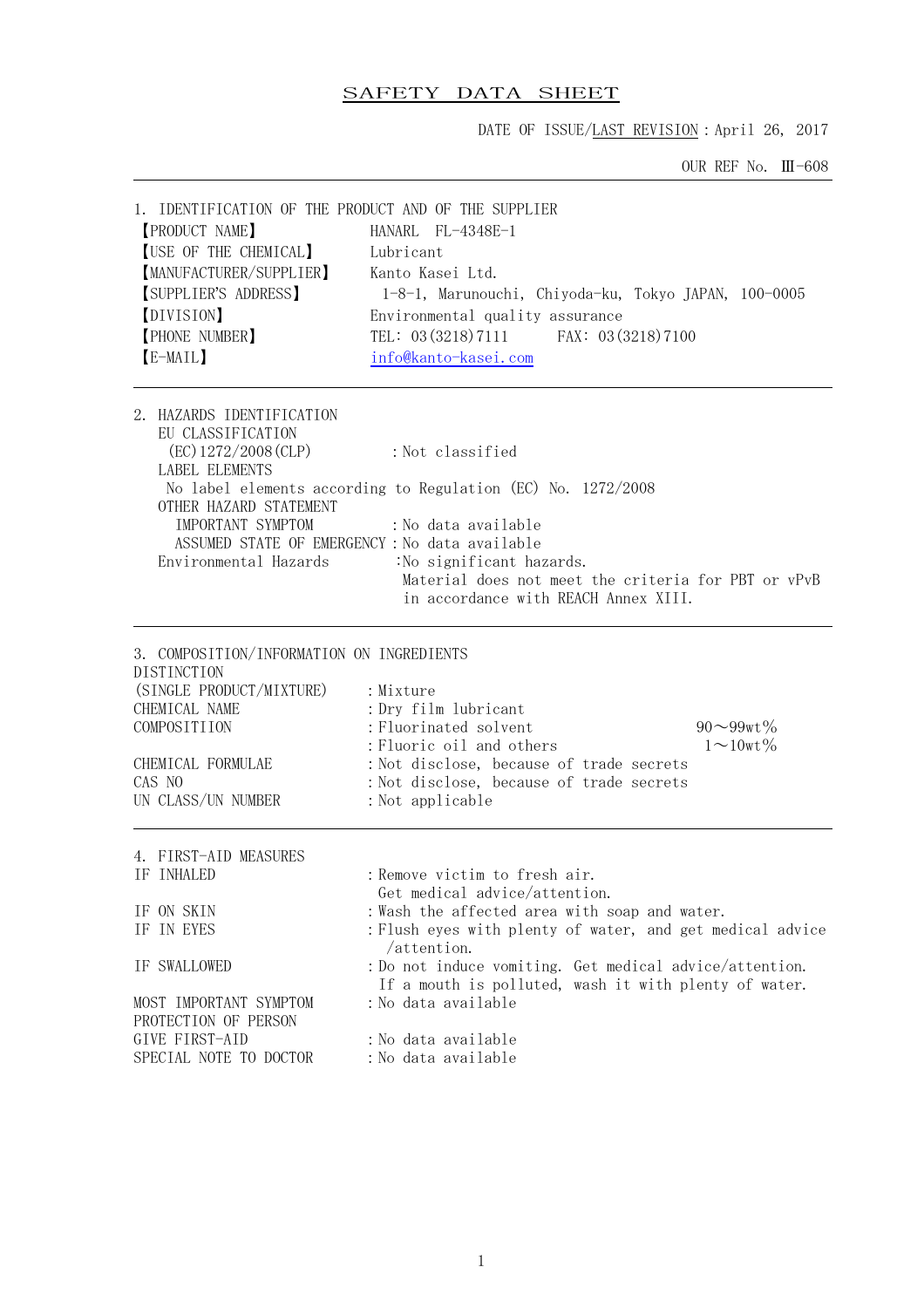| 5. FIRE-FIGHTING MESURES<br>EXTINGUISHING MEDIA<br>FIRST FIRE<br>LARGE-SCALE FIRE<br>UNSUITABLE EXTINGUISHING MEDIA<br>PECULIAR HAZARD STATEMENT<br>PECULIAR EXTINCTION METHOD<br>PROTECTION OF THE PERSON<br>EXTINGUISHIES FIRE | : Use spray foam, foam, powder or $CO2$ gas<br>extinguishing media.<br>: Use powder or $CO2$ gas extinguishing media.<br>: Use foam extinguishing media.<br>: Water must not be used to extinguish.<br>: May be harmful if inhaled vapor/mist produced<br>at $260^{\circ}$ or more.<br>: Cut off combustion source of fire.<br>: Sprinkle water to equipment to cool.<br>: Prohibit to enter to the scene of a fire except<br>staff.<br>: Extinguish fire on the windward side of the fire and<br>not fail to wear protector. |
|----------------------------------------------------------------------------------------------------------------------------------------------------------------------------------------------------------------------------------|-------------------------------------------------------------------------------------------------------------------------------------------------------------------------------------------------------------------------------------------------------------------------------------------------------------------------------------------------------------------------------------------------------------------------------------------------------------------------------------------------------------------------------|
| 6. ACCIDENTAL RELEASE MEASURES                                                                                                                                                                                                   |                                                                                                                                                                                                                                                                                                                                                                                                                                                                                                                               |
| PERSONAL PRECAUTIONS                                                                                                                                                                                                             | : Not fail to wear protector.                                                                                                                                                                                                                                                                                                                                                                                                                                                                                                 |
| ENVIRONMENTAL PRECAUTIONS                                                                                                                                                                                                        | : Take care not to be drained into river and                                                                                                                                                                                                                                                                                                                                                                                                                                                                                  |
|                                                                                                                                                                                                                                  | drain.<br>: If the medicine is used for the sea, it should be<br>what suits the standard in the technology that<br>provides by the transportation ministerial<br>ordinance.                                                                                                                                                                                                                                                                                                                                                   |
| METHODS FOR CONTAINMENT                                                                                                                                                                                                          |                                                                                                                                                                                                                                                                                                                                                                                                                                                                                                                               |
| AND CLEANING UP                                                                                                                                                                                                                  | : Remove source of a fire.                                                                                                                                                                                                                                                                                                                                                                                                                                                                                                    |
| SMALL QUANTITY                                                                                                                                                                                                                   | : Remove with a spatula or shovel, or absorb with<br>soil, sand or a cloth. Wipe off remainder with<br>a cloth.                                                                                                                                                                                                                                                                                                                                                                                                               |
| LARGE QUANTITY                                                                                                                                                                                                                   | : Prevent access by roping off the perimeter around<br>the leak. Prevent the spilling grease from spreading<br>with soil and sand. After draining off to a safety<br>area, collect as much as possible into an empty<br>container.                                                                                                                                                                                                                                                                                            |
| AT SEA                                                                                                                                                                                                                           | : Prevent dispersion by creating an oil fence.<br>Scoop up or use adsorption mats to soak up.<br>When chemicals are used, these must comply with<br>technological standards as set down in ministry<br>of transport ordinances.                                                                                                                                                                                                                                                                                               |
| PREVENTION MESURE                                                                                                                                                                                                                |                                                                                                                                                                                                                                                                                                                                                                                                                                                                                                                               |
| OF SECOND DISASTER                                                                                                                                                                                                               | : Inform promptly a related organization to<br>attempt prevention and the expansion prevention<br>of the accident when leaking.<br>: Remove source of a fire and prepare extinguishing<br>media.                                                                                                                                                                                                                                                                                                                              |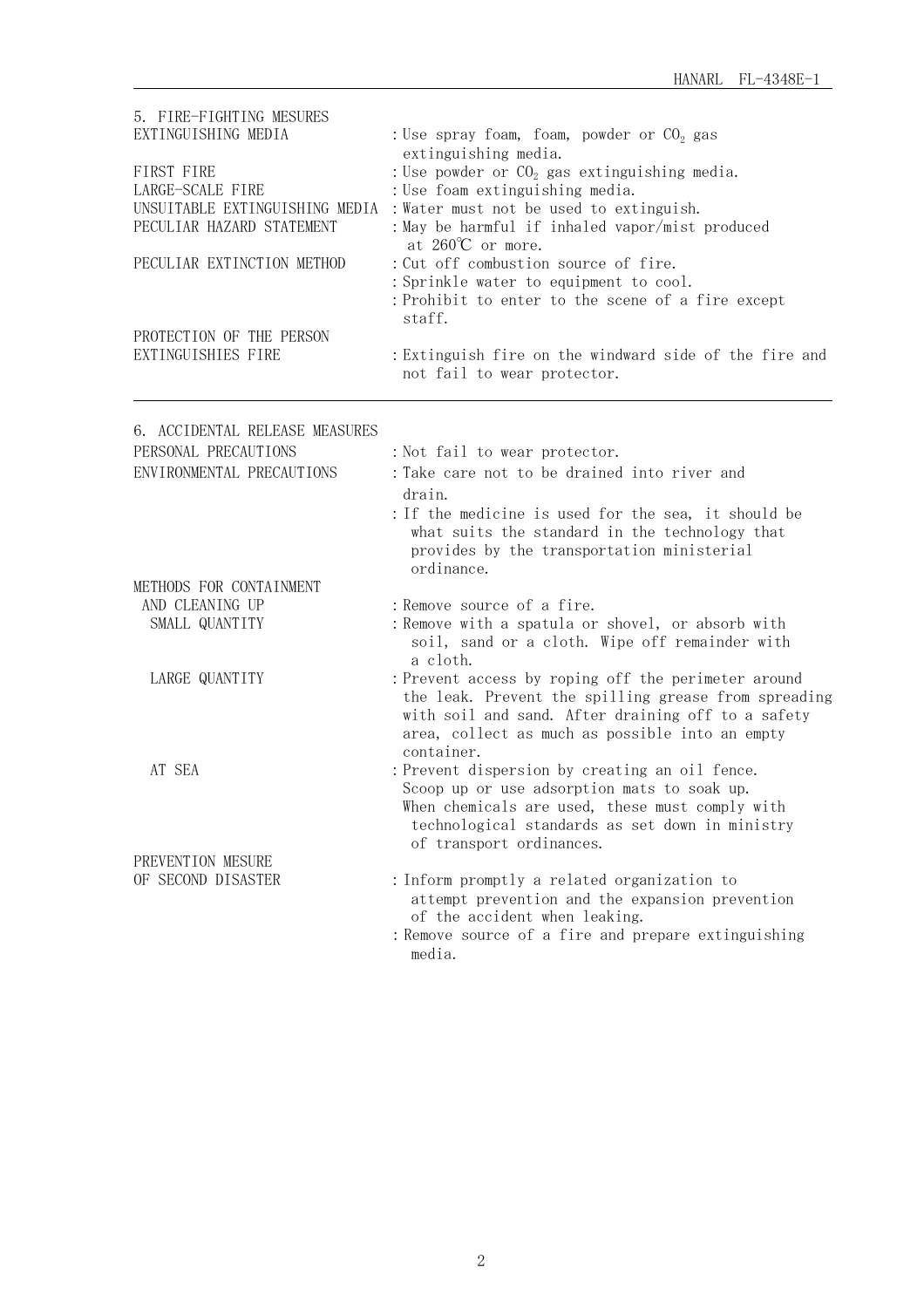| 7. HANDLING AND STORAGE<br><b>HANDLING</b> |                                                                                                                                                                                                                                                                                                                                                                                                                                           |
|--------------------------------------------|-------------------------------------------------------------------------------------------------------------------------------------------------------------------------------------------------------------------------------------------------------------------------------------------------------------------------------------------------------------------------------------------------------------------------------------------|
| TECHNICAL MESURES                          | : Avoid contact with flame, sparks and heated objects.<br>Do not allow unnecessary dispersion of vapor.<br>: Take steps to prevent static electricity, and use<br>conductive work clothes and shoes.<br>: Remove completely it in the safety area, if the<br>mechanical equipment are repaired and are processed.<br>: Wear protector, if there is possibility of skin<br>contact or eye contact.<br>: Avoid inhalation of vapor or mist. |
| <b>NOTES</b>                               | : Containers must be sealed.<br>: The vapor from petroleum products builds up easily<br>as it is heavier than air. It is therefore<br>necessary to ensure adequate ventilation and<br>take care with fire.                                                                                                                                                                                                                                |
| NOTES OF SAFE HANDLING                     | : Handling should be done at room temperature. Prevent<br>contamination of water and impurities.<br>: Avoid contact with halogens, strong acids, alkaline<br>substances and oxidants.                                                                                                                                                                                                                                                     |
| <b>STORAGE</b>                             | : Protect from sunlight. Store in a well-ventilated<br>place.<br>: Avoid heat, sparks, flames and any build-up of<br>static electricity.<br>: Avoid contact and storing with halogens, strong<br>acids, alkaline substances and oxidants.<br>: Don't turn the heat to an empty container.<br>: Don't cut, weld, heat, or make the hole the<br>container. Traces might ignite attended with the<br>explosion.                              |
|                                            |                                                                                                                                                                                                                                                                                                                                                                                                                                           |

## 8. EXPOSURE CONTROLS/PERSONAL PROTECTION

| EQUIPMENT MESURES        | : If the vapor arises, ventilation equipment or<br>closing of vapor source is needed.                    |
|--------------------------|----------------------------------------------------------------------------------------------------------|
|                          | : The equipment for washing and the body washing of<br>eyes is set up near the handling area.            |
| MANAGEMENT CONCENTRAITON | : Not established                                                                                        |
| ALLOWABLE CONCENTRATION  | : Not established                                                                                        |
|                          | : ACGIH Not established                                                                                  |
| PROTECTION               |                                                                                                          |
| RESPIRATORY PROTECTION   | : If necessary, wear hazard mask.                                                                        |
| HAND PROTECTION          | : Wear the resistance to oil if coming in contact<br>repeating for a long term.                          |
| EYE PROTECTION           | :Wear safety glasses with side shields.                                                                  |
| SKIN PROTECTION          | : Wear the long sleeve work wear of the resistance to<br>oil if handling or getting wet for a long term. |
| APPROPRIATE SANITARY     |                                                                                                          |
| REQUIREMENT              | : Take off and wash the wet clothes, and use again.                                                      |
|                          |                                                                                                          |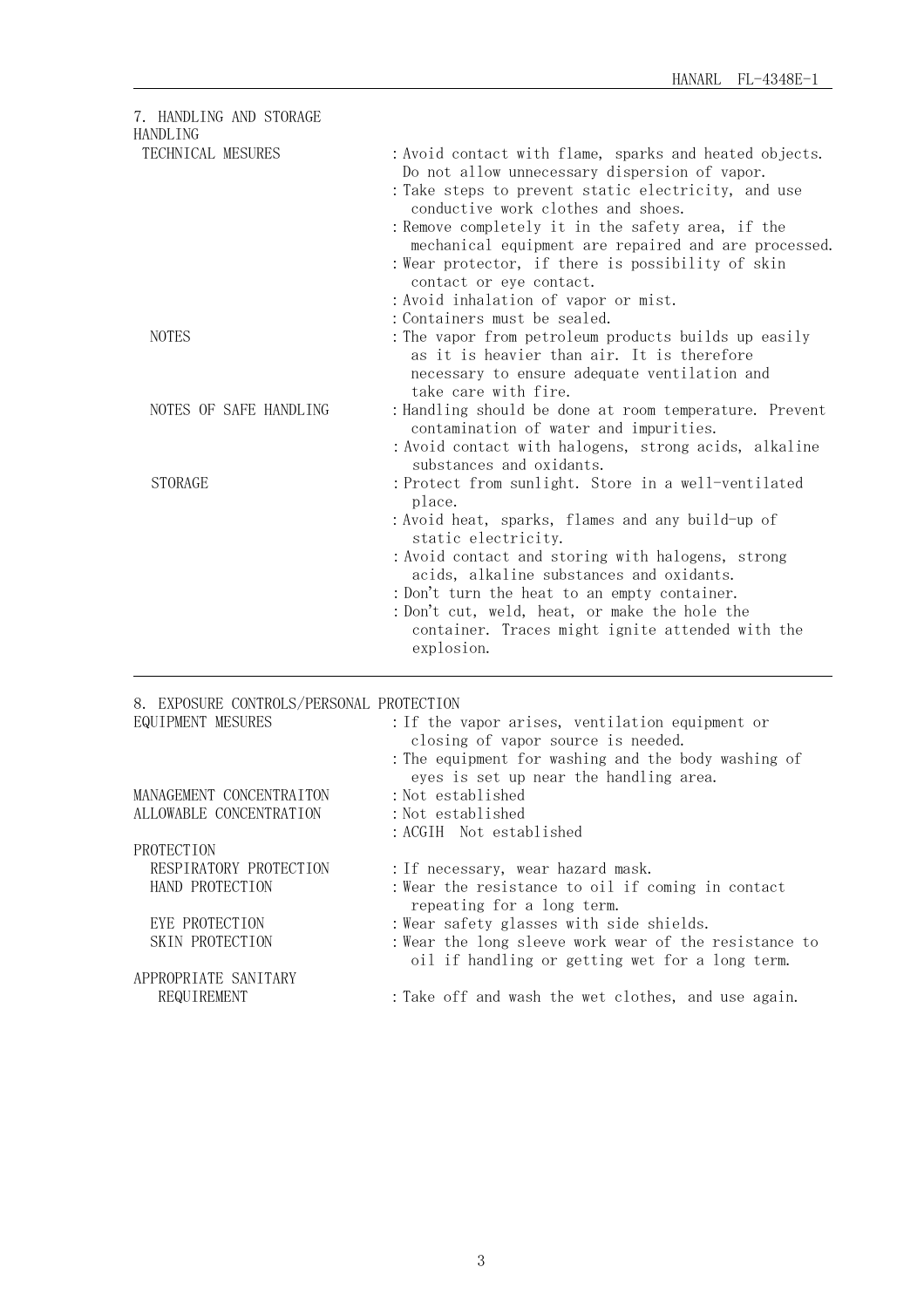| 9. PHYSICAL AND CHEMICAL PROPERTIES                                                                                                                                                                      |                                                                                                                                                                                                                                                                                                                                                                                         |
|----------------------------------------------------------------------------------------------------------------------------------------------------------------------------------------------------------|-----------------------------------------------------------------------------------------------------------------------------------------------------------------------------------------------------------------------------------------------------------------------------------------------------------------------------------------------------------------------------------------|
| <b>APPEARANCE</b>                                                                                                                                                                                        | : Liquid                                                                                                                                                                                                                                                                                                                                                                                |
| COLOR                                                                                                                                                                                                    | : Milky white                                                                                                                                                                                                                                                                                                                                                                           |
| <b>ODOR</b>                                                                                                                                                                                              | : Slightly ether odor                                                                                                                                                                                                                                                                                                                                                                   |
| pH                                                                                                                                                                                                       | : No data                                                                                                                                                                                                                                                                                                                                                                               |
| MELTING POINT/FREEZING POINT                                                                                                                                                                             | : Approx. $-135^{\circ}C$                                                                                                                                                                                                                                                                                                                                                               |
| INITIAL BOILING POINT                                                                                                                                                                                    |                                                                                                                                                                                                                                                                                                                                                                                         |
| AND BOILING                                                                                                                                                                                              | : $60\sim65^{\circ}$ C                                                                                                                                                                                                                                                                                                                                                                  |
| <b>FLASH POINT</b>                                                                                                                                                                                       | : Not applicable                                                                                                                                                                                                                                                                                                                                                                        |
|                                                                                                                                                                                                          | Does not flash                                                                                                                                                                                                                                                                                                                                                                          |
| UPPER/LOWER FLAMMABILITY                                                                                                                                                                                 |                                                                                                                                                                                                                                                                                                                                                                                         |
| OR EXPLOSIVE LIMITS                                                                                                                                                                                      | : Not applicable                                                                                                                                                                                                                                                                                                                                                                        |
| VAPOR PRESSURE                                                                                                                                                                                           | : Approx. 26, 931 Pa (25°C)                                                                                                                                                                                                                                                                                                                                                             |
| VAPOR DENSITY                                                                                                                                                                                            | : Approx. 8.6                                                                                                                                                                                                                                                                                                                                                                           |
| RELATIVE DENSITY                                                                                                                                                                                         |                                                                                                                                                                                                                                                                                                                                                                                         |
| $(WATER=1)$                                                                                                                                                                                              | : Approx. 1.5                                                                                                                                                                                                                                                                                                                                                                           |
| SOLUBILITY                                                                                                                                                                                               | : Water<br>$: \langle 12 \text{ ppm}$                                                                                                                                                                                                                                                                                                                                                   |
|                                                                                                                                                                                                          | Other solvent : Insoluble                                                                                                                                                                                                                                                                                                                                                               |
| AUTO-IGNITION TEMPERATURE                                                                                                                                                                                | : Approx. 405 $\degree$ C                                                                                                                                                                                                                                                                                                                                                               |
| DECOMPOSITION TEMPERATURE                                                                                                                                                                                | : No data                                                                                                                                                                                                                                                                                                                                                                               |
| VISCOSITY                                                                                                                                                                                                | : Approx. 0.001 Pa-s $(23^{\circ}\text{C})$                                                                                                                                                                                                                                                                                                                                             |
|                                                                                                                                                                                                          | * These data except for appearance are about a solvent.                                                                                                                                                                                                                                                                                                                                 |
| 10. STABILITY AND REACTIVITY<br><b>STABILITY</b><br>POSSIBILITY OF HAZARDOUS<br><b>REACTIONS</b><br>CONDITIONS TO AVOID<br>INCOMPATIBLE MATERIALS<br>HAZARDOUS DECOMPOSITION<br>PRODUCTS<br><b>OTHER</b> | : Stability at room temperature<br>: No reaction with water<br>: Heating, high temperature, and contact hazardous<br>material<br>: Avoid contact with halogens, strong acids, alkaline<br>substances and oxidants.<br>: Harmful thermal decomposition products may be<br>produced such as gaseous hydrogen fluoride when<br>heated at extremely high temperature.<br>:No data available |
| 11. TOXICOLOGICAL INFORMATION<br>ACUTE TOXICITY<br>RESPIRATORY OR SKIN<br>SENSITIZATION<br>CARCINOGENICITY<br>BASE OIL<br>THICKNER<br>ADDITIVE                                                           | : Oral : rat $LD_{50} > 5000$ mg/kg : Not classified<br>Dermal : No data<br>:No data<br>: IARC, OSHA, NTP, EU, EPA, ACGIH Not established<br>: No data available<br>:No data available                                                                                                                                                                                                  |
| 12. ECOLOGICAL INFORMATION<br>ACUATIC TOXICITY<br><b>ACUTE</b><br>PERSISTENCE/DEGRADABILITY<br>BIOACCUMULATIVE POTENTIAL<br>MOBILITY IN SOIL<br>OTHER ADVERSE EFFECTS                                    | : No toxicity<br>CHARONIC : No toxicity<br>: No data available<br>: No data available<br>: No data available<br>: No data available                                                                                                                                                                                                                                                     |